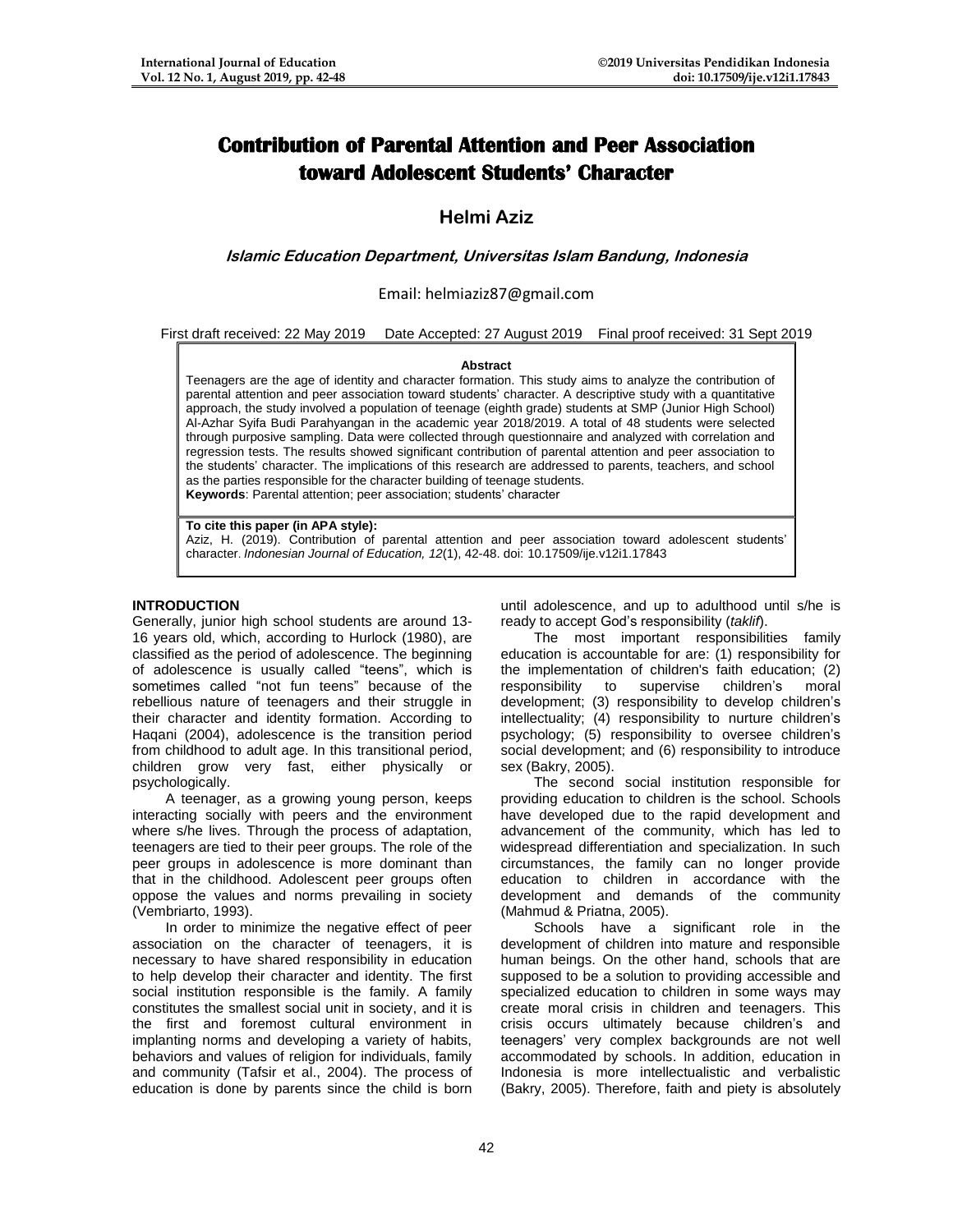necessary to be included in the national education system (Tafsir, 2006).

The third institution responsible for children's education is society. In a simple sense, society is a collection of individuals and groups bound by the unity of state, culture, and religion (Al-Syaibani, 1979). Children develop various social relationships in their society. They usually copy and imitate each other among their peers. Thus, it can be ascertained that the future of a child will depend on the circumstances of the community in which the child lives (Bakry, 2005).

It can be concluded that mental and spiritual education as the basic education is provided by the family, and academic-conceptual education is developed by the school. The society has the role of monitoring and distributing the education provided by the family and school. Therefore, mutual cooperation between the three institutions responsible for the education of children is absolutely necessary (Mahmud & Priatna, 2005). The three institutions are also responsible for the development of students' character.

However, education by the three institutions is not the only key factor that affects character building. Especially for teenagers, there are many other more specific factors that affect their character development, particularly in relation to peer groups. Scholars also have differing opinions on this matter. Cheen et al. (2014) investigated how parents' perception differs from the widely agreed concept of character. The results showed that parents recognized the social relationship and self-realization as the two most important components of character education of the children. In the same vein, Seddig (2013) examined the reciprocity between the association with delinquent peer groups, the acceptance of pro-violent norms, and violent delinquency. The results indicated that peers, norms, and violence are interactionally related and that influence and selection processes are simultaneously active. Still concerned with delinquency among children and teenagers in relation to peer influence, Vitulano et al. (2017) argued that children who exhibit low levels of impulsivity are particularly vulnerable to delinquent peer influences.

While previous research focused on peer association, parent's recognition of the factors that affect children's character development, and the relationship between peer association and delinquency, the present research would like to include another factor that may also contribute to teenagers' character formation, namely parental attention. Parental attention is important, considering parents as part of the family system are responsible for children's and teenagers' education. Some research has investigated the influence of parents and peers on adolescents, but not specifically focused on character. Simons-Morton and Chen (2009) for instance, examined how the two factors affect early adolescents' involvement in schools. Balsa, Gandelman, and Roldán (2017) also investigated the

influences of these two variables on adolescents' cognitive skills and predisposition to negative behaviors.

The researcher conducted a preliminary study at SMP Al-Azhar Syifa Budi Parahyangan, as there were some issues reported by a teacher with regard to students' character. According to the teacher, students had problems with their morals as can be seen in how they interacted with each other. Some of the students harassed their peers and were disrespectful to their teachers. These students lacked *ta'dzim* (respect) to their teachers by not saying *salam* (Islamic greetings) and shaking hands with teachers when they met. They also had a lack of *ta'dzim* to knowledge by not studying properly. Many students also failed to fully carry out the five times prayers and were not fluent in reading the Qur'an.

Theoretically, the existing educational system in SMP Al-Azhar Syifa Budi Parahyangan is already in support of students' character building. This support can be seen in the religious activities conducted at the school, such as the implementation of *riyadhah ramadhan* (RR 561, a program specifically designed for Ramadan), Islamic celebrations, breaking fast together (Ramadan), counsel from *da'i* (preachers), *tadarus* or reading *Al-Quran* (before studying, before praying *Dhuhur* and *ashar* in congregation), *tahfidz*, *dhuhur* prayer, and *ashar* congregation, *duha* prayer, *khatmul Quran*, coaching of *akhlakul karimah* and daily prayers.

Based on the interview, the researcher distributed a questionnaire to investigate the factors causing students' lack of morals. The students responded that they lacked the attention of parents. Most of their parents only occasionally accompanied them during *tadarus* (reading the Quran) after evening prayers, and their parents only once in a while offered advice to their children related to morals. In fact, the parents almost never invited their children to pray in congregation in the mosque. Another most contributing factor revealed from the interview with the teacher is social factor coming from peers. It is assumed that students are not really careful in choosing their peers.

Based on the problems and initial findings, it is necessary to make research on the contribution of parental attention and peer association to the students' character. The results of this study are expected to give parents an understanding of the importance of parental attention to increase children's moral awareness. In addition, it is hoped that the results will make a positive contribution to the school in an effort of cultivating good morals among students.

Before explaining the methodology of the research, some of the key terms in the research will be elaborated in the next section.

## **Parental attention**

A family is the first and foremost environment that can form the character of a society. The family has very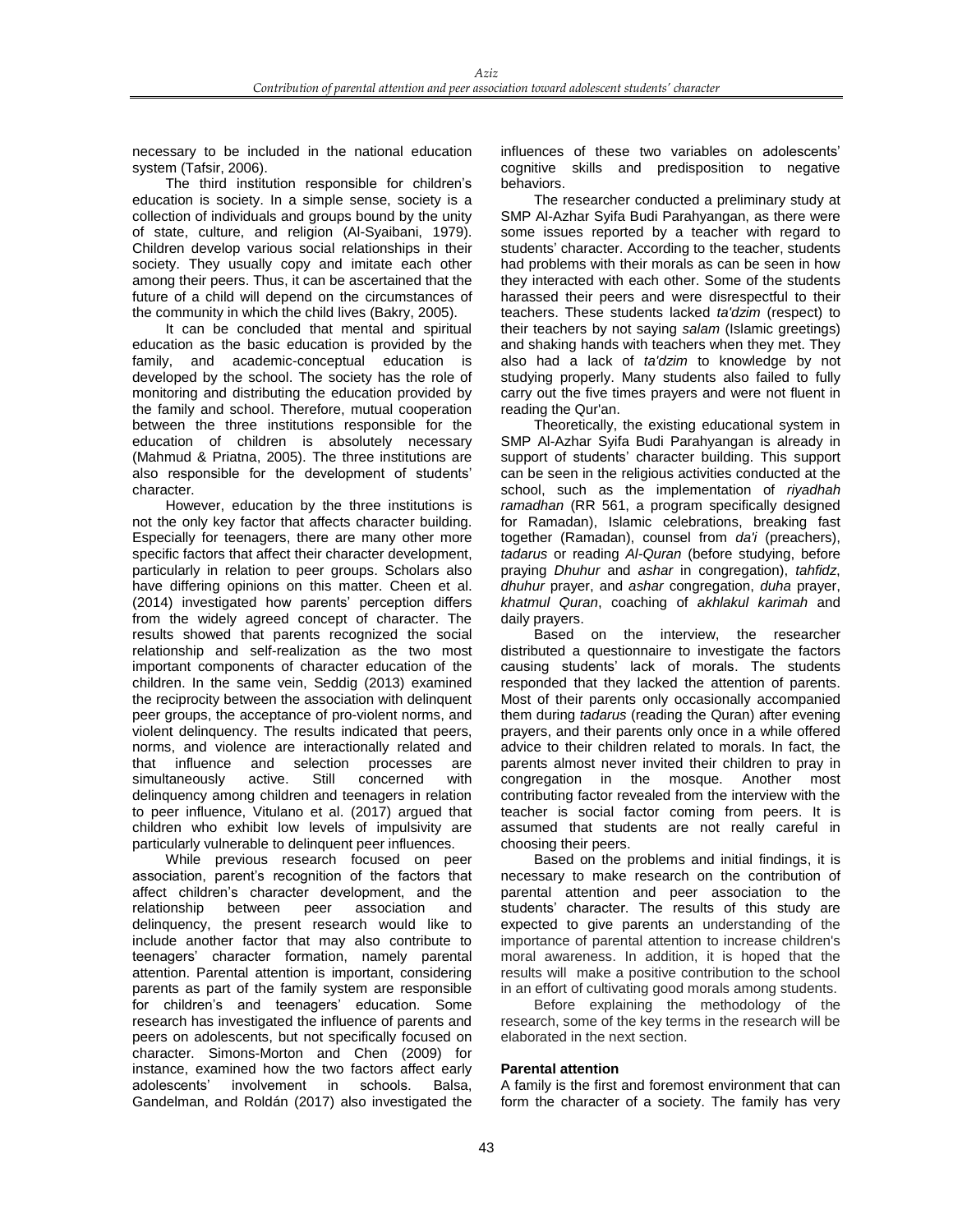unique and dynamic function and position. It simultaneously plays the social, educational, and religious roles. The family greatly contributes in the development of children (Bakry, 2005).

As an education institution, the mother and the father in a family are naturally regarded as the educators. An intimate family relationship based on love and sincerity is the main factor for parents in guiding their children (Mahmud & Priatna, 2005). One of the most important aspects in guiding children in the context of family education is parental attention. Education through attention is providing care for children, monitoring the development of children's faith and moral, supervising and observing their mental and social maturity, in addition to paying attention to their physical education and academic capabilities (Ulwan, 1978).

#### **Peer Association**

In the context of education in the three social institutions discussed previously: family, school, and society, teenagers' interaction with their surroundings can take place in the following contexts:

- 1. Living with parents, grandmother, grandfather, or brother and other relatives in the family.
- 2. Gathering with peers.
- Living in a togetherness environment in the city, village or anywhere else (Darajat et al., 2006).

Education does not always take place in social interactions, although interactions do support education.

More specifically, peer association is a group that consists of a number of equal individuals or peer group members who have similarities in various aspects. The peer group is the primary group of an intimate relationship between its members, consisting of a number of individuals who have equality of status or age and social position (Vembriarto, 1993). In the case of adolescents, many of them have strong relationships with their peers.

#### **Character**

Character is essential for every human being. The definition of character or moral according to Al-Ghazaly in *Ihya Ulumuddin*, as cited by Razak (1973), is that it is an embedded nature in the soul; thereof, acts arise easily, without the consideration of the mind.

While many equate moral to ethics. Moral in religious teaching cannot be equated to ethics, because ethics is restricted to human courtesy and only concerned with outward behavior. Moral, on the other hand, has a broader meaning that includes some things that are not outward natures such as inner and mind attitudes. In religious teachings, moral covers various aspects: moral to God and moral to creatures (humans, animals, plants, and inanimate objects) (Shihab, 2000).

#### **METHOD**

Based on the aim of this study, that is to investigate the contribution of parental attention and peer association toward students' characters, the research is categorized into descriptive with a quantitative approach. Descriptive research is conducted to determine the value of independent variables, either one or more variables, without making comparisons, or connecting it to other variables (Sugiyono, 2013).

The phenomenon that occurs will be tested with the statistical procedures between the theory and the empirical reality of each variable, to generalize the existence and relation between the effects of parental attention as the independent variable with the statistical notation  $X_1$ , and peer association as the independent variable with the statistical notation  $X_2$ , on the character of students as the dependent variable, with the statistical notation Y.

The population in this study consisted of 236 students of SMP Al-Azhar Syifa Budi Parahyangan in the academic year 2018/2019. The research purposively sampled 48 eight grade students as the participants. The eighth-grade students were chosen because of some considerations (Sugiyono, 2013): They were adolescents, had completed a year studying at the school and hence had their character building influenced by the school environment, and unlike the ninth-grade students, they did not have to face the national exam that would be inconvenient for the students to participate in the research.

To collect the data in this study, the researcher used a questionnaire. The items in the questionnaire on parental attention were adapted from the Child and Adolescent Developmental Psychology (Yusuf, 2012). Peer association questionnaire was adapted from Sociology of Education (Vembiarto, 1993), and student character from Insight into The Qur'an (Shihab, 2000). The items were prepared with alternative answers of a five-point Likert Scale (always, often, sometimes, seldom, never) with a score from 5, 4, 3, 2, to 1.

The questionnaire was developed based on indicators of each of the research variables (Parental Attention, Peer Association, and Student Character), consisting of 62 statements. The items of parental attention were divided into three subtopics covering: having a good personality (7 items), creating a harmonious atmosphere in the family environment (9 items), and guiding children with the teachings of religion (4 items). The items of peer association were divided into four subtopics covering: social interactions with peers (12 items), social mobility (3 items), experiences in the family (3 items), and teaching the social norms to peers (2 items). Finally, the items of student character were divided into six subtopics covering: morals to Allah SWT (5 items), morals to parents (4 items), morals to teachers (4 items), morals to other people (5 items), morals to oneself (3 items), and morals to the environment (1 item). The questionnaire was then validated by experts with the help of SPSS as well.

#### **RESULTS AND DISCUSSION**

The main hypothesis tested in this study is "the contribution of parental attention and peer association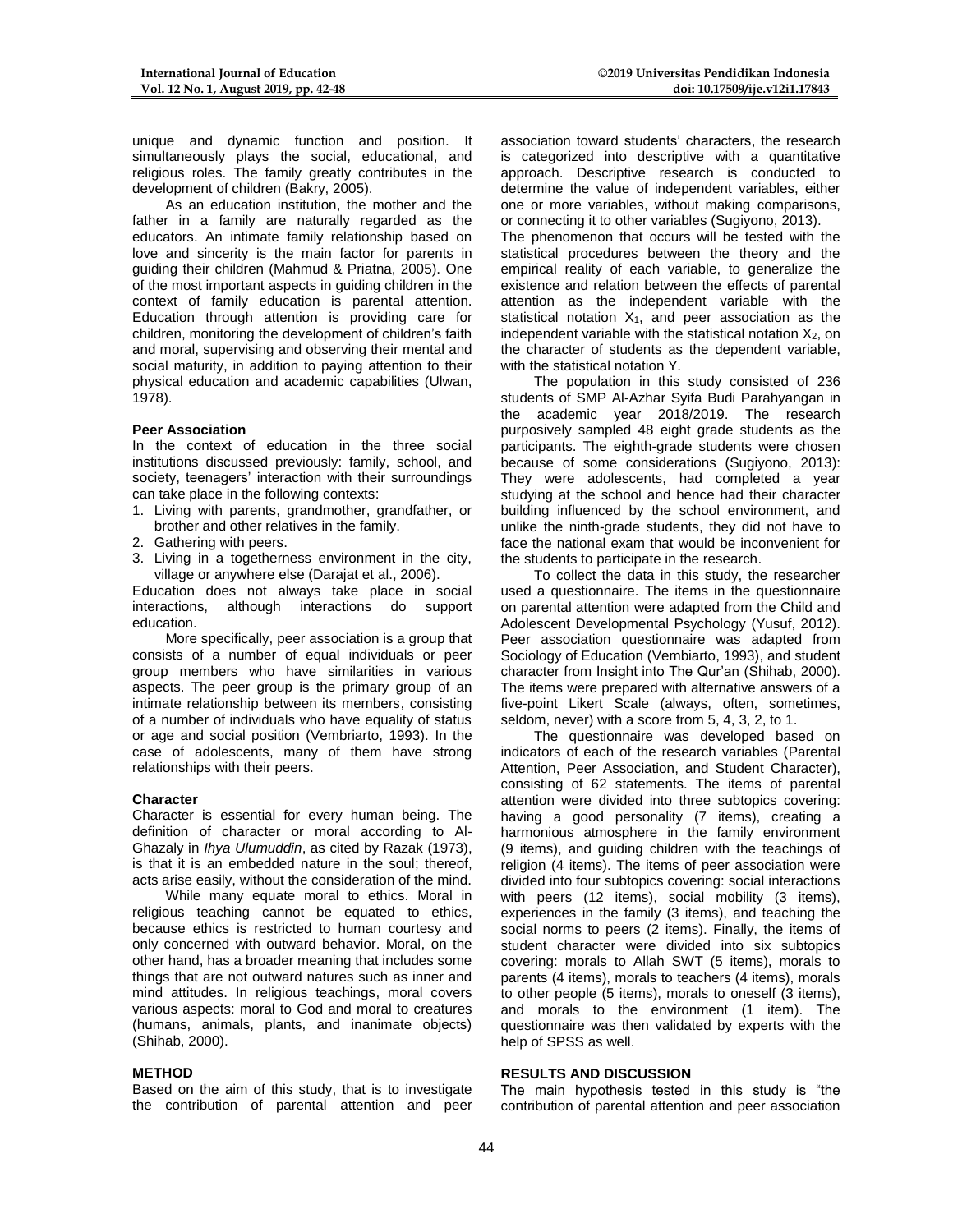toward students' character." The paradigm proposed in this study is presented in Figure 1.



Figure 1. Research Paradigm

The results of the study are provided in separate tables as follows.

## **Table 1. Results of Descriptive Statistics**

| Variables                 | Mean   | Std.<br>Deviation | N  |
|---------------------------|--------|-------------------|----|
| Students' Character       | 3.6910 | 0.38321           | 48 |
| <b>Parental Attention</b> | 3.5677 | 0.43632           | 48 |
| Peer Association          | 3.3979 | 0.40554           | 48 |

Table 1 provides information on the mean score and standard deviation of each variable.

## **Table 2. Results of Correlation Test**

|                                  | Variables                 | Students' Parental Peer |       | Character attention association |
|----------------------------------|---------------------------|-------------------------|-------|---------------------------------|
|                                  | Students'<br>Character    | 1.000                   | .506  | .611                            |
| Pearson<br>Correlation attention | Parental                  | .506                    | 1.000 | .427                            |
|                                  | Peer<br>Association       | .611                    | .427  | 1.000                           |
|                                  | Students'<br>Character    |                         | .000  | .000                            |
| Sig.<br>tailed)                  | (1- Parental<br>Attention | .000                    |       | .001                            |
|                                  | Peer<br>Association       | .000                    | .001  |                                 |
|                                  | Students'<br>Character    | 48                      | 48    | 48                              |
| N                                | Parental<br>Attention     | 48                      | 48    | 48                              |
|                                  | Peer<br>Association       | 48                      | 48    | 48                              |

Table 2. shows the value of the *Product Moment* correlation. With a correlation value of 0.506 (*p value*  $(Siq.) = 0.000$ ) between X1 and Y, it can be said there was a strong and significant correlation (for *p value*<0.05) between parental attention and the students' character. A strong correlation was also found between peer association and students' character, as proven by the correlation value of 0.611 with a *p value* (Sig.) of 0000 for *p value* <0.05. This positive relationship indicates that the higher the

parental attention, the higher the character of students will be. Similarly, the higher the contribution of peer association, the higher the students' character will be. Theoretically, based on the correlation values, peer association had more contribution towards the character of students.

## **Table 3. Model Summary**

|           |                            | Model R R Square                             | Adjusted Std.<br>R<br>Square the<br>Estimate |        |  |
|-----------|----------------------------|----------------------------------------------|----------------------------------------------|--------|--|
| $1 \quad$ | $.668$ <sup>a</sup> $.447$ |                                              | .422                                         | .29133 |  |
|           |                            | a. Predictors: (Constant), peer association, |                                              |        |  |

parental attention.

b. Dependent Variable: students'

character

To interpret the correlation values, the researcher used Arikunto's (2002) guidelines of correlation coefficient interpretation, in which 0.80-1.00 means very strong; 0.60-0.79 strong; 0.40-0.59 quite strong; 0.20-0.39 poor; and 0.00-0.19 very poor. Based on R value in Table 3, it can be seen that the regression coefficient between the parental attention and peer association with students' character is 0.668 (strong). The value of R square is 0.447 (showing contribution 0.447 x 100%). This shows that the contribution of the variables of parental attention and peer association to the variable of students' character was 44.7%, while the remaining 55.3% is influenced by other variables or factors. Hence, the higher the R value, the higher the relationship between two variables.

## **Table 4. Results of ANOVA**

| Model                                                              | Sum of Df<br>Squares Df |    | Mean<br>Square | F      | Sig.              |  |
|--------------------------------------------------------------------|-------------------------|----|----------------|--------|-------------------|--|
| Regression 3.083                                                   |                         | 2  | 1.541          | 18.159 | .000 <sup>a</sup> |  |
| Residual                                                           | 3.819                   | 45 | .085           |        |                   |  |
| Total                                                              | 6.902                   | 47 |                |        |                   |  |
| a. Predictors: (Constant), peer association,<br>parental attention |                         |    |                |        |                   |  |
| b. Dependent Variable: students' character                         |                         |    |                |        |                   |  |

Anova table is used to determine the significance level or linearity of the regression. The criteria can be determined from the F test or test of significance (Sig.) with the provision that if the Sig. <0.05, the regression model is linear and vice-versa. Based on the Anova table above, it is explained that the value of  $F =$ 18.159 with a probability level of Sig. 0.000. Therefore, the probability (0.000) is much smaller than 0.05, meaning that the linear regression model meets the linearity criteria.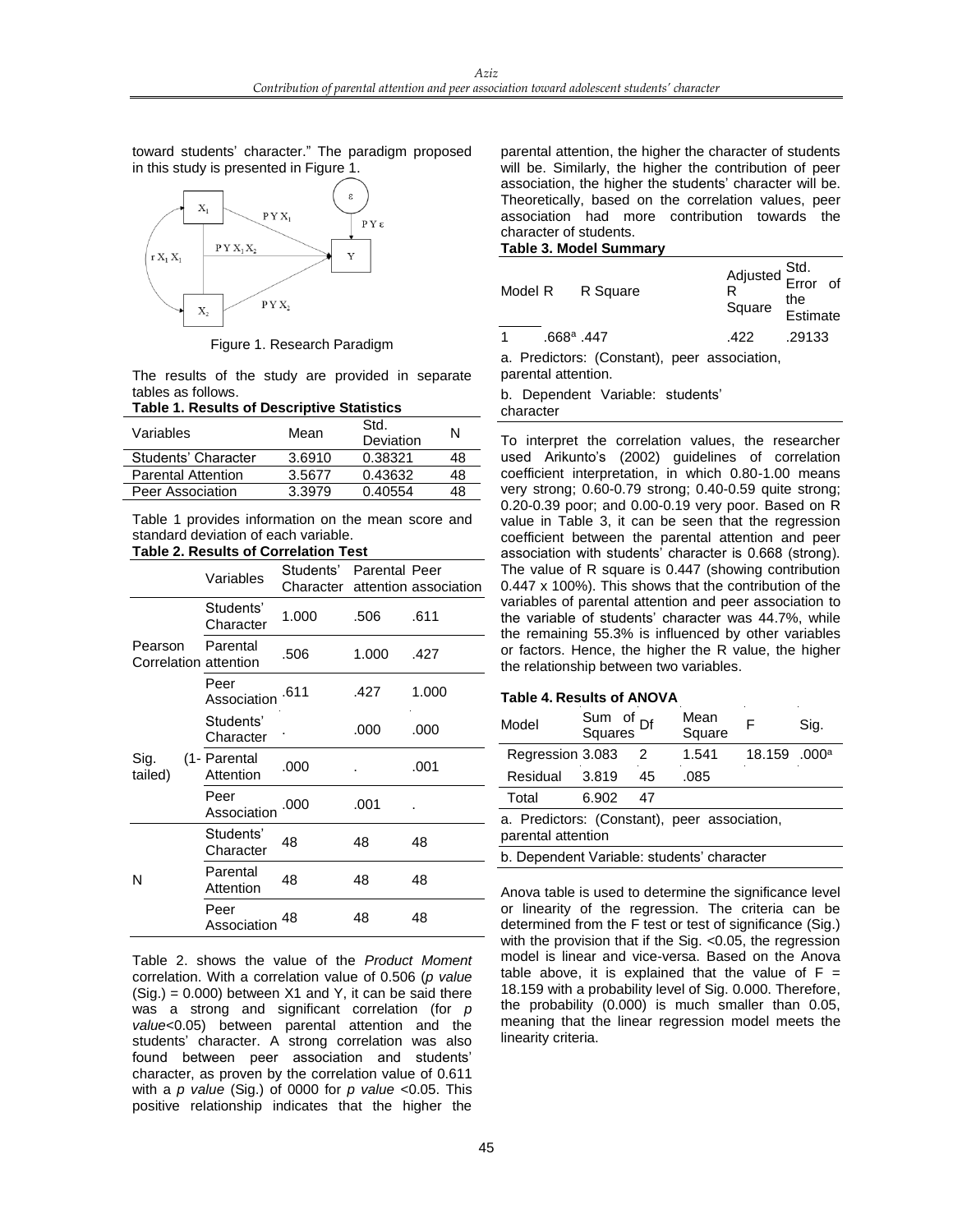| <b>Table 5. Results of Coefficient Test</b> |  |  |
|---------------------------------------------|--|--|
|                                             |  |  |

| Model |                       | Unstandardize<br>d Coefficients |               | Standardize<br>d<br>Coefficients t |           | Sig.     |
|-------|-----------------------|---------------------------------|---------------|------------------------------------|-----------|----------|
|       |                       | в                               | Std.<br>Error | Beta                               |           |          |
|       | 1 (Constant)          | 1.202                           | .419          |                                    | 2.87      | .00<br>6 |
|       | Parental<br>attention | .263                            | .108          | .300                               | 2.44<br>5 | .01<br>8 |
|       | Peer<br>association   | .456                            | .116          | .483                               | 3.93<br>5 | .00      |

a. Dependent variable: Students' character

With the regression line equation of  $\hat{Y} = a + b_1x_1 + b_2x_2$ 

The coefficient of the two variables is:

 $\hat{Y} = 0.1202 + 0.263x_1 + 0.456x_2$ 

This value means that when parental attention is 0 (X1  $= 0$ ) and peer association is 0 (X1 = 0), the character of students is 0.1202.

A regression coefficient of 0.300 means that any addition (as denoted by the sign  $+$ ) to the parental attention will add to students' character by 0.300, and vice versa. Similarly, a regression coefficient of 0.483 means that any addition to the value of peers' interaction will add to students' character by 0.483, and vice versa. Thus, the + sign denotes a unidirectional relationship, in which the increase or decrease in parental attention variable (X1) and peer association (X2) will result in an increase or decrease in student' character variable (Y).

The main hypothesis test is conducted by the F test:

 $H_1$ : There is a contribution of parent's attention and peer association toward student's character.

H<sub>0</sub>: There is no contribution of parent's attention and peer association toward student's character.

As shown by Table 5,  $F_{stat} = 18.159$  and the value of F in the table for dk<sub>Res</sub> is 48 (the denominator),  $dk_{\text{Re}q} = 2$  (numerator) is 2.80. F<sub>crit</sub> (2.80) ( $\alpha$  = 0.05) is 2.80. Because F<sub>stat</sub> > F<sub>crit</sub> (18.159 > 2.80), then  $H_0$  was rejected and  $H_1$  was accepted, which means that there was a positive and significant contribution of parental attention and peer association toward students' character.

As stated in the previous section, in the perspective of moral theory, a person develops either good or bad character or morals through the influences of the internal factors of the person (physiology and psychology) and external factors (family, school, and community) (Nata, 2013). One of the external factors that contributes to the development of character is parental attention. Parental attention means parents providing assistance in the form of guidance, counseling, or advice to their children (Tafsir et. al., 2004). Parental attention strongly contributes to children's character or morals, especially in terms of religious education. By providing

a true and proper religious education, parents can help children grow to be pious teenagers and adults. Adolescents' piety mostly depends on how the parents educate them, and parental attention is one of the factors in family or parent education. This result is in correspondence with that of Balsa, Gandelman, and Roldan (2017).

The relationship between parents and their children affect children's mental growth. Harmonious relation, understanding, and compassion will lead to a private, open, and easy education, because children will have a good opportunity to grow and evolve. On the contrary, a bad relationship between parents and their children will hinder children's growth and<br>development (Daradiat. 1970). Excellence in development (Daradjat, 1970). Excellence in parenthood consists in a dual responsibility both to guide children toward the good life and to accept them as they are (Fox, 2008). Based on the above description, parents should give more attention to the character education in family and develop a balanced understanding of the concept of character (Cheen et al., 2014).

Parents are the key to the motivation and success of teenagers. Their roles are irreplaceable by others. The success of parents in internalizing good character depends on the closeness of the relationship between them and their children. The most important thing is that a positive family atmosphere for motivation is a condition that causes children or adolescents to feel safe and peaceful when they are in the middle of the family. Adolescent character education can be formed through teaching, motivating, imitating, habituating and enforcing the rules of parents to teenagers (Rahmawati, 2018). It can be inferred then that children's behavior can be well controlled in accordance with the norms of Islam through appropriate parental guidance.

Another external factor that contributes to character is peer association. This factor especially plays an important role among adolescents or teenagers. When teenagers have conflict within themselves to be free and independent, they need people who can provide a sense of security that they lost and encouragement to get free. This kind of encouragement is usually given by peers. The result of this study showing that peer association has significant contribution towards teenagers' character confirms that of Seddig (2013).

In a peer group, adolescents can help each other to gain emotional independence and also save themselves from inner and social conflicts (Daradjat, 1995). Peer group has a very important meaning for adolescents. The need to be accepted and efforts to avoid peer group rejection are very important (Soesyasmoro et al., 2016)

Through peer groups, teenagers get feedback regarding their ability. They learn how they do better, as good as, or even worse than what other teens do. To learn this at home will be very difficult because siblings are usually older or younger (Santrock, 2003). However, peers have been alternately blamed for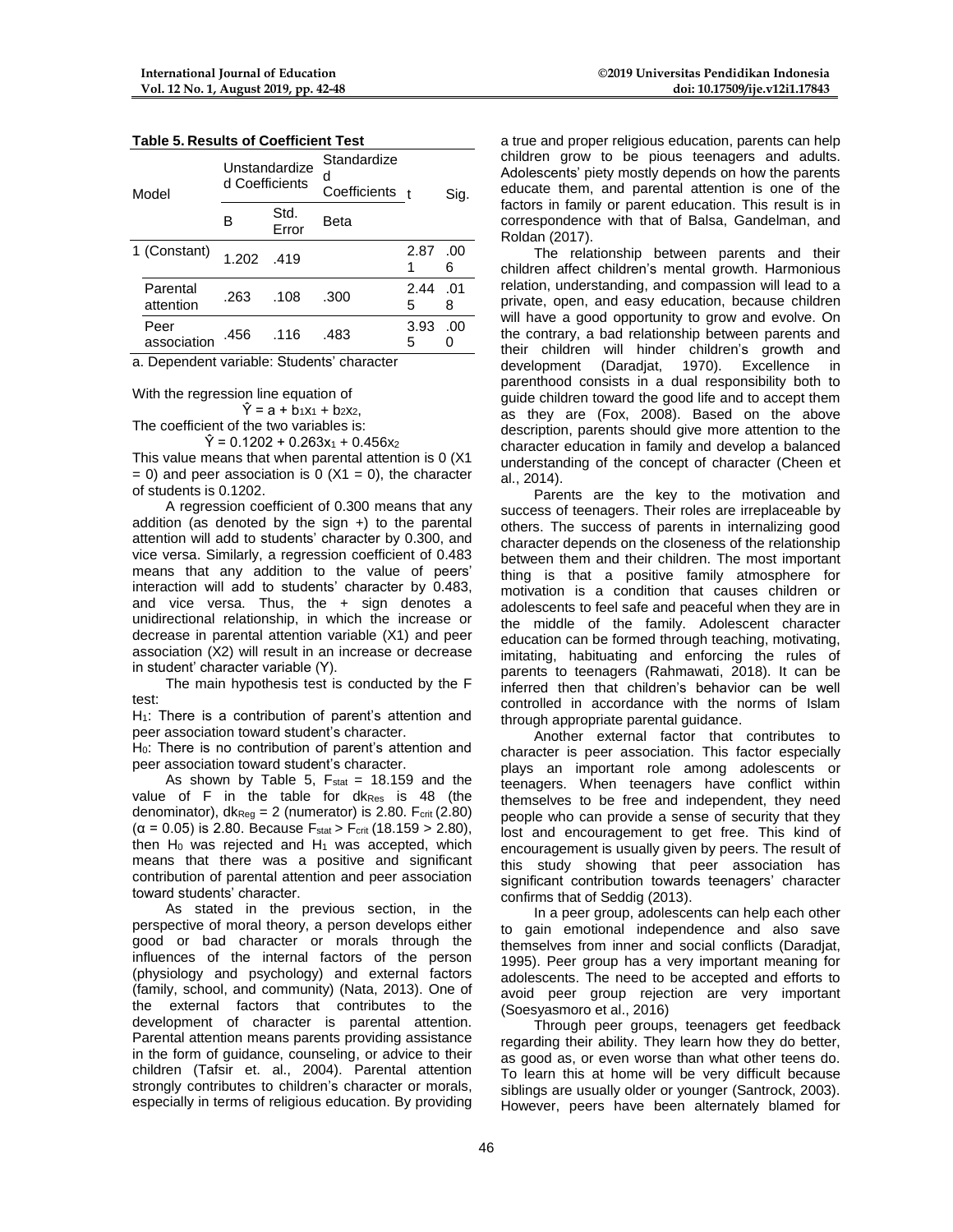some of the more problematic aspects of adolescent functioning and praised for contributing to adolescent well-being (Brown & Larson, 2009). Therefore, it is understandable that peers have very big contribution to teens' attitude, speech, interests, appearance and behavior. Monitoring teenagers' peer group and association is important in helping build their character.

#### **CONCLUSIONS**

The study shows that the contributions of parental attention and peer association to the character of eighth-grade students of SMP Al-Azhar Syifa Budi Parahyangan were at the level of 44.7%. The correlation coefficient value indicates that parental attention and peer association contributed to students' character for 44.7%, while the remaining 55.3% is contributed by other variables or factors not included in the research.

Based on the results, the limitations of this study in terms of the small number of participants involved and the method used, it is suggested that future research involve more participants. In addition, as the participants in this study were early adolescents, it will also be interesting to examine the contribution of parental attention and peer association to late adolescents. Certainly, other factors are worth investigating in terms of their influence on or contribution towards character or morals.

#### **ACKNOWLEDGEMENT**

The author would like to extend his appreciation and gratitude to Prof. Dr. H. M. Ali Ramdhani, S.TP., M.T. and Dr. Badrudin, M.Ag. for their guidance. His sincere gratitude also goes to Nanang Iskandar Sulaiman, S.Pd. (Head of Al-Azhar Syifa Budi Parahyangan Junior High School) and students in the school for their support and participation.

## **REFERENCES**

- Al-Syaibany, O. M. A. (1979). *Falsafah pendidikan Islam.* Trans. Hasan Langgulung. Jakarta: Bulan Bintang.
- Arikunto, S. (2002). *Prosedur penelitian.* Jakarta: Rineka Cipta.
- Balsa, A., Gandelman, N., & Roldan, F. (2017). Peer and parental influence in the development of cognitive skills and predisposition to risky<br>behavior. Documentos de Trabajo/Working behavior. *Documentos de Papers 1701*, Facultad de Ciencias Empresariales y Economia. Universidad de Montevideo.
- Bakry, S. (2005). *Menggagas konsep ilmu pendidikan Islam.* Bandung: Pustaka Bani Quraisy*.*
- Brown, B. B., & Larson, J. (2009). Peer relationships in adolescence. In R. M. Lerner & L. Steinberg (Eds.), *Handbook of adolescent psychology: Contextual influences on adolescent development* (pp. 74-103). Hoboken, NJ, US: John Wiley & Sons Inc.
- Cheen, M., Lee, H. A., & Seo, H. (2014). Parents' perceptions on character and character education in family. *Journal of Korean Home Management Association, 32*(3), 85-97.
- Daradjat, Z. (1970). *Ilmu jiwa agama.* Jakarta: Bulan Bintang.
- Daradjat, Z. (1995). *Remaja: Harapan dan tantangan.*  Jakarta: Ruhama.
- Daradjat, Z. (2006). *Ilmu pendidikan Islam.* Jakarta: Bumi Aksara.
- Fox, D. (2008). Parental attention defisit disorder. *Journal of Applied Philosophy, 25*(3), 246-261.
- Haqani, L. (2004). *Perusak pergaulan dan kepribadian*  remaja Muslim. Second Edition. Pustaka Ulumuddin.
- Hurlock, E. B. (1980). *Psikologi perkembangan*. Fifth Edition. Jakarta: Erlangga.
- Mahmud & Priatna, T. (2005). *Pemikiran pendidikan Islam.* Bandung: Sahifa.
- Nata, A. (2013). *Akhlak tasawuf.* Jakarta: PT RajaGrafindo Persada.
- Rahmawati, I., Retno, D. S., Soedirham, O., & Saptandari W. P. (2018). Confirmatory factor analyses of adolescent education character by families/ parents in premarital sexual prevention in Jember, Indonesia. *NurseLine Journal, 3*(2) 89-99.
- Razak, N. (1973). *Dienul Islam.* Bandung: PT. Al-Ma'arif.
- Santrock, J. W. (2003). *Adolescense: Perkembangan remaja.* Jakarta: Erlangga.
- Seddig, D. (2013). Peer group association, the acceptance of norms and violent behaviour: A longitudinal analysis of reciprocal effects. *European Journal of Criminology, 11*(3), 319- 339.
- Shihab, M. Q. (2000). *Wawasan Al-Quran: Tafsir Maudhu'i atas pelbagai persoalan umat.*  Bandung: Mizan.
- Simons-Morton, B., & Chen, R. (2009). Peer and parent influences on school engagement among early adolescents. *Youth & society, 41*(1), 3–25. doi:10.1177/0044118X09334861
- Soesyasmoro, R. A., Demartoto, A., & Adriani, R. B. (2016). Effect of knowledge, peer group, family, cigarette price, stipend, access to cigarette, and attitude, on smoking behavior. *Journal of Health Promotion and Behavior, 1*(3), 201-210.<br>Sugiyono. (2013). Statistika untuk p
- Statistika untuk penelitian. Bandung: Alfabeta.
- Tafsir, Ahmad. (2004). *Cakrawala pemikiran pendidikan Islam.* First Edition. Bandung: Mimbar Pustaka*.*
- -----------------------. (2006). *Filsafat pendidikan Islami.*  Bandung: PT Remaja Rosdakarya.
- Ulwan, A. (1978). *Tarbiyatul Aulad fil Islam Juz II.*  Second Edition. Beirut: Darussalam.
- Vitulano, M. L., Paula J. F., & Jamie L. R. (2009). Delinquent peer influence on childhood<br>delinquency: The moderating effect of delinquency: The moderating